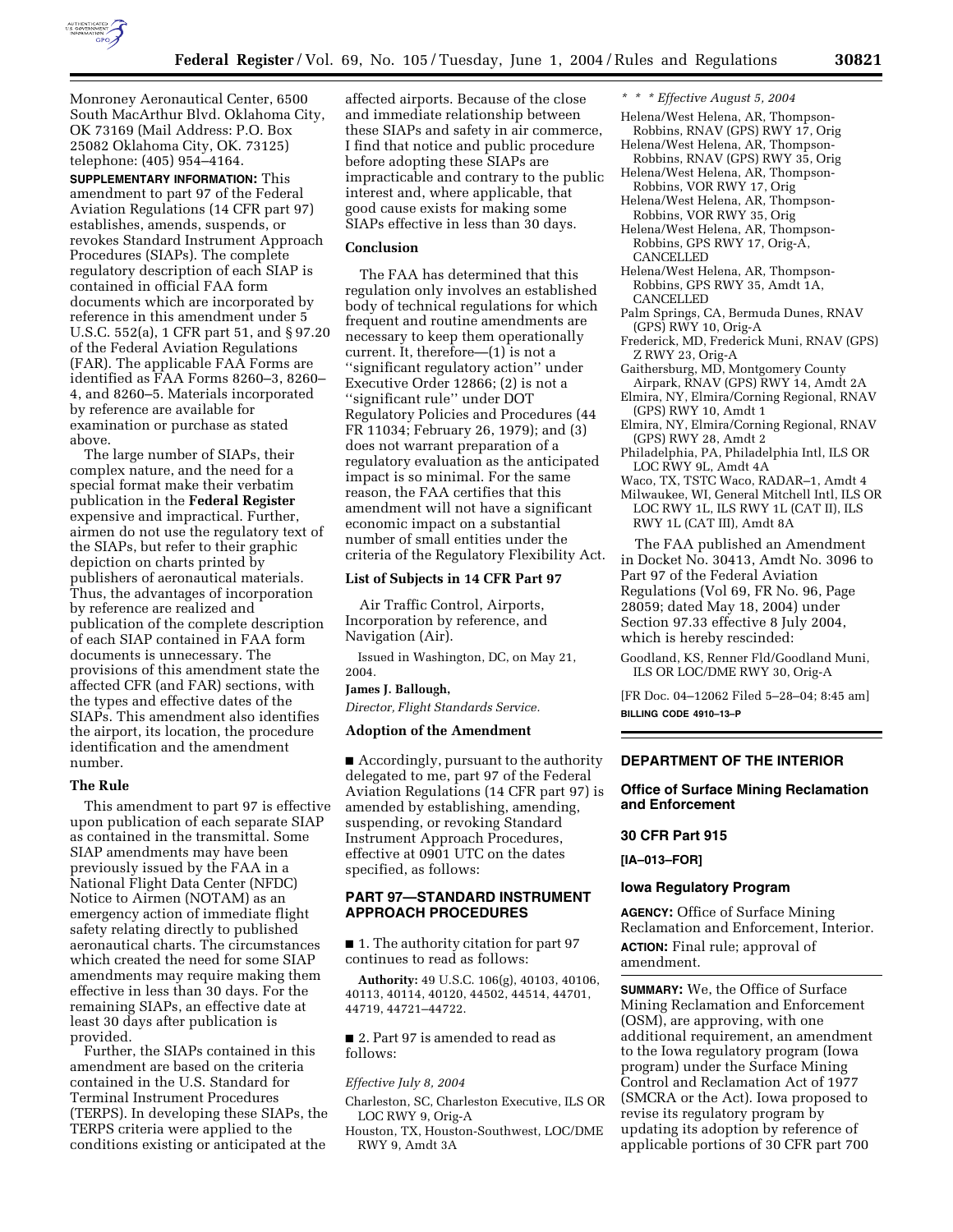to End from the July 1, 1992, version to the July 1, 2002, version. Iowa intends to revise its program to be consistent with the corresponding Federal regulations.

# **DATES:** *Effective Date:* June 1, 2004.

**FOR FURTHER INFORMATION CONTACT:** Charles E. Sandberg, Mid-Continent Regional Coordinating Center. Telephone: (618) 463–6460. Internet address: *csandber@osmre.gov.*

# **SUPPLEMENTARY INFORMATION:**

I. Background on the Iowa Program

II. Submission of the Amendment

III. OSM's Findings

IV. Summary and Disposition of Comments

V. OSM's Decision VI. Procedural Determinations

# **I. Background on the Iowa Program**

Section 503(a) of the Act permits a State to assume primacy for the regulation of surface coal mining and reclamation operations on non-Federal and non-Indian lands within its borders by demonstrating that its State program includes, among other things, ''a State law which provides for the regulation of surface coal mining and reclamation operations in accordance with the requirements of this Act \* \* \*; and rules and regulations consistent with regulations issued by the Secretary pursuant to this Act.'' See 30 U.S.C.  $1253(a)(1)$  and  $(7)$ . On the basis of these criteria, the Secretary of the Interior conditionally approved the Iowa

program effective April 10, 1981. You can find background information on the Iowa program, including the Secretary's findings, the disposition of comments, and conditions of approval, in the January 21, 1981, **Federal Register** (46 FR 5885). You can also find later actions concerning Iowa's program and program amendments at 30 CFR 915.10, 915.15, and 915.16.

#### **II. Submission of the Amendment**

By letter dated February 24, 2004 (Administrative Record No. IA–448), Iowa sent us an amendment to its program under SMCRA (30 U.S.C. 1201 *et seq.*). Iowa sent the amendment in response to a June 17, 1997, letter that we sent to Iowa in accordance with 30 CFR 732.17(c), concerning multiple changes made to the Federal regulations between 1988 and 1995 (Administrative Record No. IA–440). Iowa also responded to an August 23, 2000, letter that we sent to Iowa in accordance with 30 CFR 732.17(c), concerning valid existing rights (Administrative Record No. IA–444). Iowa proposed to revise its regulatory program by updating its adoption by reference of applicable portions of 30 CFR part 700 to End from the July 1, 1992, version to the July 1, 2002, version.

We announced receipt of the amendment in the March 25, 2004, **Federal Register** (69 FR 15272). In the same document, we opened the public

comment period and provided an opportunity for a public hearing or meeting on the adequacy of the amendment. We did not hold a public hearing or meeting because no one requested one. The public comment period ended on April 26, 2004. We did not receive any comments.

#### **III. OSM's Findings**

Following are the findings we made concerning the amendment under SMCRA and the Federal regulations at 30 CFR 732.15 and 732.17. We are approving the amendment, with one additional requirement, as described below. Any revisions that we do not specifically discuss below concern nonsubstantive wording or editorial changes.

# *A. Adoptions by Reference of 30 CFR Part 700 to End Revised as of July 1, 2002*

Iowa updated its adoptions by reference of applicable sections of 30 CFR part 700 to End from those in effect as of July 1, 1992, to those in effect as of July 1, 2002. Iowa also revised terms and cross-references to the Federal regulations and corrected editorial-type errors, as necessary. The sections of Iowa's coal mining rules that are being revised in this manner, along with the applicable sections of the Federal regulations, are listed in the table below.

| 27 Iowa Administrative Code Chapter 40, Coal<br>Mining Rules (IAC 27-40)     | Topic                                                                                                               | Federal regulations<br>adopted by reference<br>$(30 \text{ CFR})$ |
|------------------------------------------------------------------------------|---------------------------------------------------------------------------------------------------------------------|-------------------------------------------------------------------|
|                                                                              |                                                                                                                     | Part 700 to End.                                                  |
|                                                                              |                                                                                                                     | Part 700.                                                         |
|                                                                              | Permanent regulatory program and exemption for coal extraction inci-<br>dental to the extraction of other minerals. | Parts 701 and 702.                                                |
|                                                                              |                                                                                                                     | Part 705.                                                         |
|                                                                              | Exemptions for coal extraction incident to government—financed high-<br>way or other constructions.                 | Part 707.                                                         |
|                                                                              |                                                                                                                     | Part 865.                                                         |
|                                                                              |                                                                                                                     | Part 710.                                                         |
|                                                                              | General performance standards-initial program                                                                       | Part 715.                                                         |
|                                                                              | Special performance standards-initial program                                                                       | Part 716.                                                         |
| 40.21(207), 40.21(4) through 40.21(6)                                        |                                                                                                                     | Part 761.                                                         |
|                                                                              | Criteria for designating areas as unsuitable for surface coal mining op-<br>erations.                               | Part 762.                                                         |
|                                                                              | State procedures for designating areas unsuitable for surface coal min-<br>ing operations.                          | Part 764.                                                         |
|                                                                              |                                                                                                                     | Part 772.                                                         |
| 40.31(207),<br>40.31(1) through<br>40.31(9),<br>40.31(13) through 40.31(15). |                                                                                                                     | Part 773.                                                         |
| 40.32(207), 40.32(1), 40.32(2), rights 40.32(4)                              | Revision or amendment; renewal; and transfer, assignment, or sale of<br>permit rights.                              | Part 774.                                                         |
|                                                                              | General content requirements for permit applications                                                                | Part 777.                                                         |
|                                                                              | Permit application-minimum requirements for legal, financial, compli-<br>ance, and related information.             | Part 778.                                                         |
|                                                                              | Surface mining permit applications—minimum requirements for infor-<br>mation on environmental resources.            | Part 779.                                                         |
|                                                                              | Surface mining permit applications—minimum requirements for rec-<br>lamation and operation plan.                    | Part 780.                                                         |
|                                                                              | Underground mining permit applications—minimum requirements for in-<br>formation on environmental resources.        | Part 783.                                                         |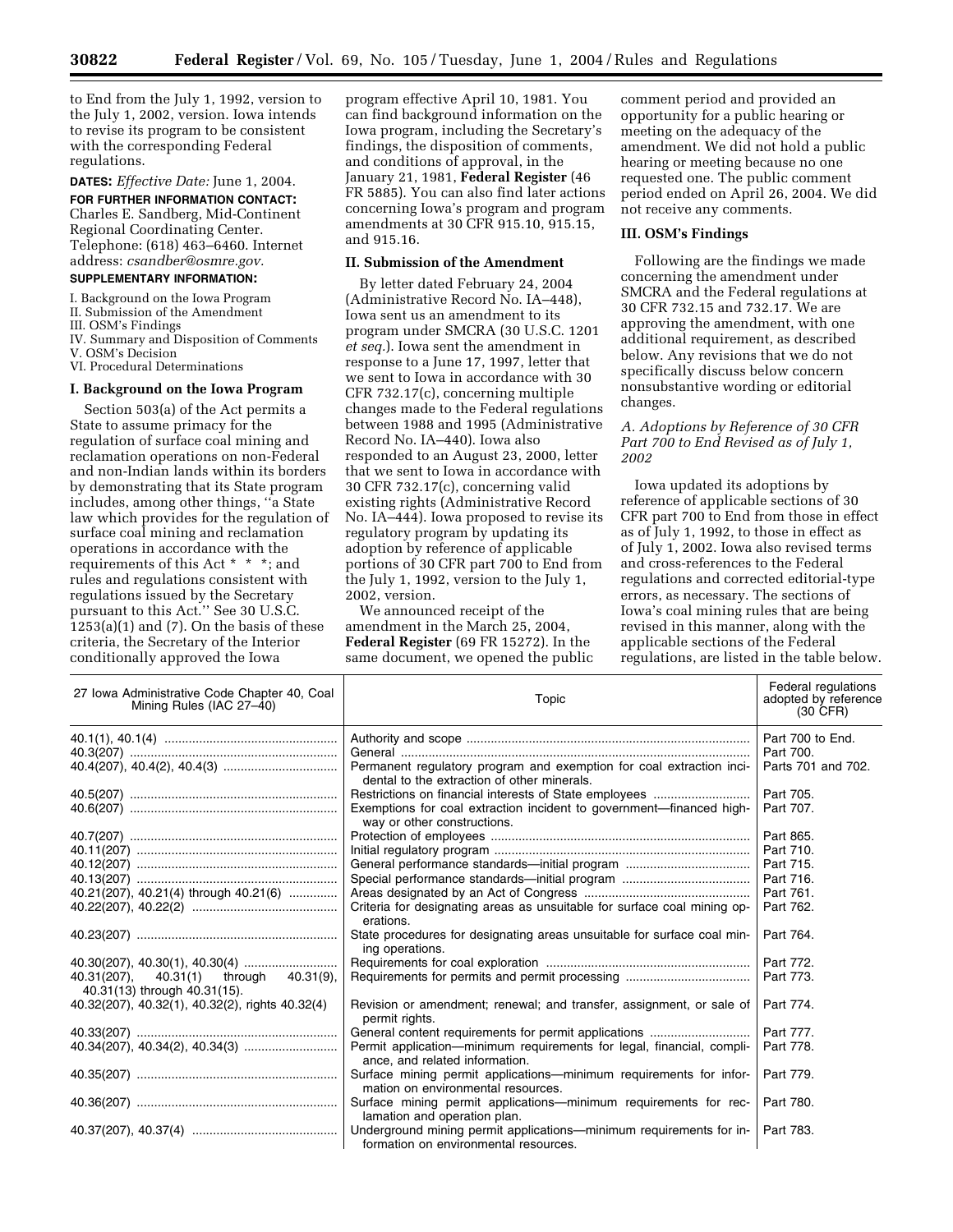| 27 Iowa Administrative Code Chapter 40, Coal<br>Mining Rules (IAC 27-40) | Topic                                                                                                              | Federal regulations<br>adopted by reference<br>(30 CFR) |
|--------------------------------------------------------------------------|--------------------------------------------------------------------------------------------------------------------|---------------------------------------------------------|
|                                                                          | Underground mining permit applications—minimum requirements for<br>reclamation and operation plan.                 | Part 784.                                               |
|                                                                          | Requirements for permits for special categories of mining                                                          | Part 785.                                               |
|                                                                          | Bond and insurance requirements for surface coal mining and reclama-<br>tion operations under regulatory programs. | Part 800.                                               |
|                                                                          | Permanent program performance standards—general provisions                                                         | Part 810.                                               |
|                                                                          | Permanent program performance standards-coal exploration                                                           | Part 815.                                               |
|                                                                          | Permanent program performance standards—surface mining activities                                                  | Part 816.                                               |
|                                                                          | Permanent program performance standards—underground mining ac-<br>tivities.                                        | Part 817.                                               |
|                                                                          | Special permanent program performance standards—auger mining                                                       | Part 819.                                               |
|                                                                          | Special permanent program performance standards—operations on<br>prime farmland.                                   | Part 823.                                               |
|                                                                          | Permanent program performance standards—coal preparation plants<br>not located within the permit area of a mine.   | Part 827.                                               |
|                                                                          | State regulatory authority-inspection and enforcement                                                              | Part 840.                                               |
|                                                                          |                                                                                                                    | Part 845.                                               |
|                                                                          |                                                                                                                    | Part 846.                                               |
|                                                                          | Permanent regulatory program requirements—standards for certifi-<br>cation of blasters.                            | Part 850.                                               |
|                                                                          |                                                                                                                    | Part 955.                                               |
|                                                                          |                                                                                                                    | 775.11 and 775.13                                       |

We find that Iowa's revised regulations are no less effective than the corresponding Federal regulations, and we are approving these adoptions by reference.

### *B. IAC 27—40.4(207) Permanent Regulatory Program (30 CFR Part 701)*

1. At IAC 27—40.4(9), Iowa removed its definition of ''previously mined area'' and adopted by reference the Federal definition of ''previously mined area'' at 30 CFR 701.5.

We find that Iowa's removal of its definition of ''previously mined area'' at IAC 27—40.4(9) and the adoption by reference of the Federal definition of ''previously mined area'' at 30 CFR 701.5 does not make its regulations less effective than the Federal regulations.

Therefore, we are approving this removal and adoption by reference.

2. At IAC 27—40.4(11), Iowa deleted from its reference of 30 CFR 701.5 the definition for ''violation, failure or refusal'' and inserted in its place, the following definition:

''Violation, failure, or refusal,'' means— (1) A violation of a condition of an approved permit pursuant to the Iowa program or an enforcement action pursuant to Iowa Code section 207.14, or

(2) A failure or refusal to comply with any order issued under Iowa Code section 207.14 or any order incorporated in a final decision issued by the administrator, except an order incorporated in a decision issued under subrule 40.74(7) or rule 27—40.7(207).

We find that Iowa's definition of "violation, failure, or refusal" is no less effective than the counterpart Federal definition at 30 CFR 701.5, and we are approving it.

*C. IAC 27—40.6(207) Exemptions for Coal Extraction Incident to Government-Financed Highway or Other Constructions (30 CFR Part 707)* 

Iowa removed IAC 27—40.6(2), which deleted the words ''250 tons'' from its reference of 30 CFR 707.12 and inserted the words ''50 tons.''

We find that the removal of IAC 27— 40.6(2) makes Iowa's regulations at IAC 27—40.6(207) substantively the same as the counterpart Federal regulations at 30 CFR part 707, and we are approving it.

# *D. IAC 27—40.31(207) Requirements for Permits and Permit Processing (30 CFR Part 773)*

At IAC 27—40.31(12), Iowa revised its existing paragraph (h) by adding the words ''The permittee'' and the words ''the permit shall'' as shown below. Paragraph (h) is a permit condition that had been previously added to Iowa's adoption by reference of 30 CFR 773.17.

(h) The permittee shall ensure and the permit shall contain specific conditions requiring that, as a condition of the permit, the permittee shall not, except as permitted by law, willfully resist, prevent, impede, or interfere with the division or any of its agents in the performance of their duties.

We find that the revisions are minor in nature and only clarify the previously approved permit condition. Therefore, this change does not make Iowa's regulation less effective than the Federal regulation at 30 CFR 773.17, and we are approving it.

*E. IAC 27—40.35(207) Surface Mining Permit Applications—Minimum Requirements for Information on Environmental Resources (30 CFR Part 779)* 

Iowa removed IAC 27—40.35(3), which deleted from 30 CFR 779.22(a)(1) the words ''A map'' and inserted the words ''A map at a scale of 1:2400 or larger or an aerial photo.''

We find that Iowa's removal of this provision is appropriate because we removed 30 CFR 779.22 from the Federal regulations on May 27, 1994 (59 FR 27932). Therefore, we are approving the removal of IAC 27—40.35(3).

# *F. IAC 27—40.41(207) Permanent Regulatory Program—Small Operator Assistance Program (30 CFR Part 795)*

At IAC 27—40.41(207), Iowa updated its adoption by reference of the requirements of 30 CFR part 795 from those in effect as of July 1, 1992, to those in effect as of July 1, 2002.

We find that Iowa's revised regulations at IAC 27—40.41(207) are no less effective than the corresponding Federal regulations at 30 CFR part 795. However, Iowa has not updated its statutory authority for small operator assistance at Iowa Code section 207.4, subsection 1, paragraph d to reflect the changes made to section 507(c)(1) of SMCRA on November 5, 1990, and October 24, 1992. Therefore, we are approving Iowa's regulations at IAC 27—40.41(207) with the requirement that Iowa amend Iowa Code section 207.4, subsection 1, paragraph d to include the changes made to section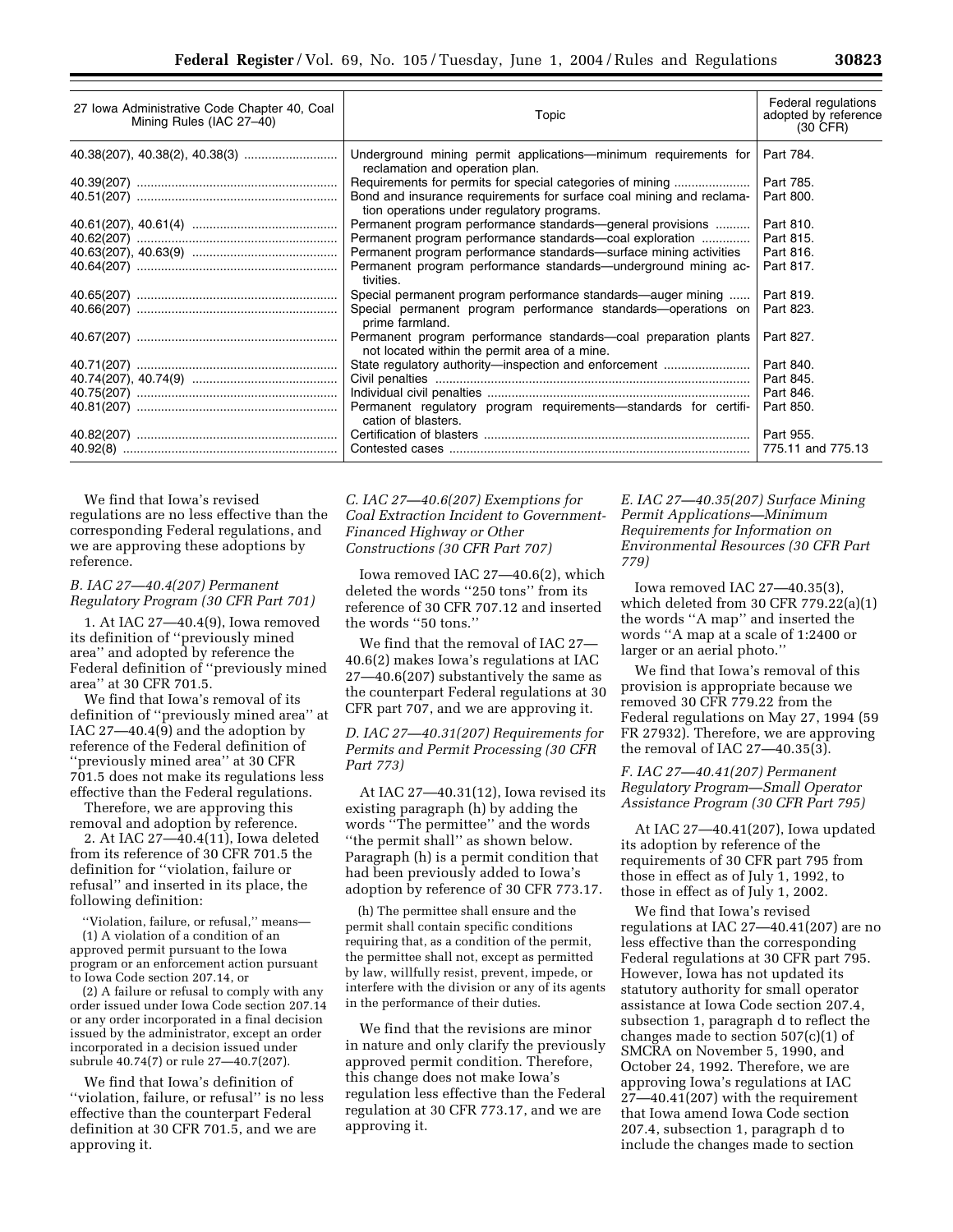507(c)(1) of SMCRA before implementing the regulations.

# *G. IAC 27—40.63(207) Permanent Program Performance Standards— Surface Mining Activities (30 CFR Part 816)*

At IAC 27—40.63(6), Iowa added a reference to its ''Revegetation Success Standards and Statistically Valid Sampling Techniques'' dated April 1999, as approved on December 27, 2001.

We find that Iowa's reference to its ''Revegetation Success Standards and Statistically Valid Sampling Techniques'' is appropriate. At 30 CFR 816.116(a)(1), we require regulatory authorities to include standards for success and statistically valid sampling techniques for measuring success in their approved regulatory programs. We approved Iowa's standards and sampling techniques on December 27, 2001. Therefore, we are approving Iowa's reference at IAC 27—40.63(6).

# *H. IAC 27—40.64(207) Permanent Program Performance Standards— Underground Mining Activities (30 CFR Part 817)*

1. At IAC 27—40.64(4), Iowa added a reference to its ''Revegetation Success Standards and Statistically Valid Sampling Techniques'' dated April 1999, as approved on December 27, 2001.

We find that Iowa's reference to its ''Revegetation Success Standards and Statistically Valid Sampling Techniques'' is appropriate. At 30 CFR 817.116(a)(1), we require regulatory authorities to include standards for success and statistically valid sampling techniques for measuring success in their approved regulatory programs. We approved Iowa's standards and sampling techniques on December 27, 2001. Therefore, we are approving Iowa's reference at IAC 27—40.64(4).

2. Iowa removed IAC 27—40.64(6), which deleted from its reference of 30 CFR  $817.121(c)(2)$  the phrase "To the extent required under applicable provisions of State law.''

We find that Iowa's removal of IAC 27—40.64(6) is appropriate. On March 31, 1995, we revised 30 CFR 817.121(c), and it no longer requires the correction of material damage to the extent required under applicable provisions of State law (60 FR 16735). Therefore, we are approving this removal.

# *I. IAC 27—40.73(207) Enforcement (30 CFR Part 843)*

1. At IAC 27—40.73(2), Cessation Orders, Iowa revised its reference of the State regulations in paragraph ''g'' by

changing 27—40.31(207) to 27— 40.32(207). Iowa also revised its references of the Federal regulations by changing 30 CFR 773.17(i) to 30 CFR 774.12 and 30 CFR 778.13(c) and (d) to 30 CFR 778.11(c) and (d).

We find that the changes made by Iowa are appropriate. We codified the substantive requirements of 30 CFR 773.17(i) at 30 CFR 774.12 on December 19, 2000 (65 FR 79663). We also redesignated the substantive requirements of 30 CFR 778.13(c) and (d) as 30 CFR 778.11(c) and (d) on December 19, 2000 (65 FR 79664). Therefore, we are approving the changes made to IAC 27—40.73(2)g.

2. At IAC 27—40.73(4), Suspension or Revocation of Permits, Iowa revised its reference in paragraph ''d'' from 27— 40.74(207) to paragraph ''a'', subparagraph (1) of this subrule.

We find that this is a nonsubstantive, editorial-type correction that is appropriate and does not make Iowa's regulation less effective than the counterpart Federal regulation at 30 CFR 843.13(d).

# *J. IAC 27—40.75(207) Individual Civil Penalties (30 CFR Part 846)*

At 27—40.75(2), Iowa removed its definition of ''violation, failure or refusal'' and added it at 27—40.4(11).

We find that this revision is appropriate. On December 19, 2000, we moved the Federal definition of ''violation, failure or refusal'' from 30 CFR 846.5 to 30 CFR 701.5 (65 FR 79656). Therefore, we are approving the removal of this definition from IAC 27— 40.75(2). See discussion of 27—40.4(11) above under B.2 of OSM's Findings.

#### **IV. Summary and Disposition of Comments**

#### *Public Comments*

We asked for public comments on the amendment, but did not receive any.

# *Federal Agency Comments*

Under 30 CFR 732.17(h)(11)(i) and section 503(b) of SMCRA, we requested comments on the amendment from various Federal agencies with an actual or potential interest in the Iowa program (Administrative Record No. IA–448.1). We did not receive any comments.

# *Environmental Protection Agency (EPA) Concurrence and Comments*

Under 30 CFR 732.17(h)(11)(ii), we are required to get a written concurrence from EPA for those provisions of the program amendment that relate to air or water quality standards issued under the authority of the Clean Water Act (33 U.S.C. 1251 *et seq.*) or the Clean Air Act (42 U.S.C. 7401 *et seq.*).

None of the revisions that Iowa proposed to make in this amendment pertain to air or water quality standards. Therefore, we did not ask EPA to concur on the amendment. Under 30 CFR 732.17(h)(11)(i), we requested comments on the amendment from EPA (Administrative Record No. IA–448.1). EPA did not respond to our request.

# *State Historic Preservation Officer (SHPO) and the Advisory Council on Historic Preservation (ACHP)*

Under 30 CFR 732.17(h)(4), we are required to request comments from the SHPO and ACHP on amendments that may have an effect on historic properties. On March 3, 2004, we requested comments on Iowa's amendment (Administrative Record No. IA–448.1), but neither responded to our request.

#### **V. OSM's Decision**

Based on the above findings, we approve with one additional requirement as discussed in III.F. of OSM's Findings, the amendment Iowa sent us on February 24, 2004. In Finding III.F., we require Iowa to revise its statute at Iowa Code section 207.4, subsection 1, paragraph d to include the changes that were made to section 507(c)(1) of SMCRA on November 5, 1990, and October 24, 1992. When Iowa meets this requirement, the State can implement the proposed amendment IAC 27–40.41(207).

We approve the regulations proposed by Iowa with the provision that they be fully promulgated in identical form to the regulations submitted to and reviewed by OSM and the public.

To implement this decision, we are amending the Federal regulations at 30 CFR part 915, which codify decisions concerning the Iowa program. We find that good cause exists under 5 U.S.C. 553(d)(3) to make this final rule effective immediately. Section 503(a) of SMCRA requires that the State's program demonstrate that the State has the capability of carrying out the provisions of the Act and meeting its purposes. Making this rule effective immediately will expedite that process. SMCRA requires consistency of State and Federal standards.

#### **VI. Procedural Determinations**

#### *Executive Order 12630—Takings*

In this rule, the State is adopting valid existing rights standards that are similar to the standards in the Federal definition at 30 CFR 761.5. Therefore, this rule has the same takings implications as the Federal valid existing rights rule. The takings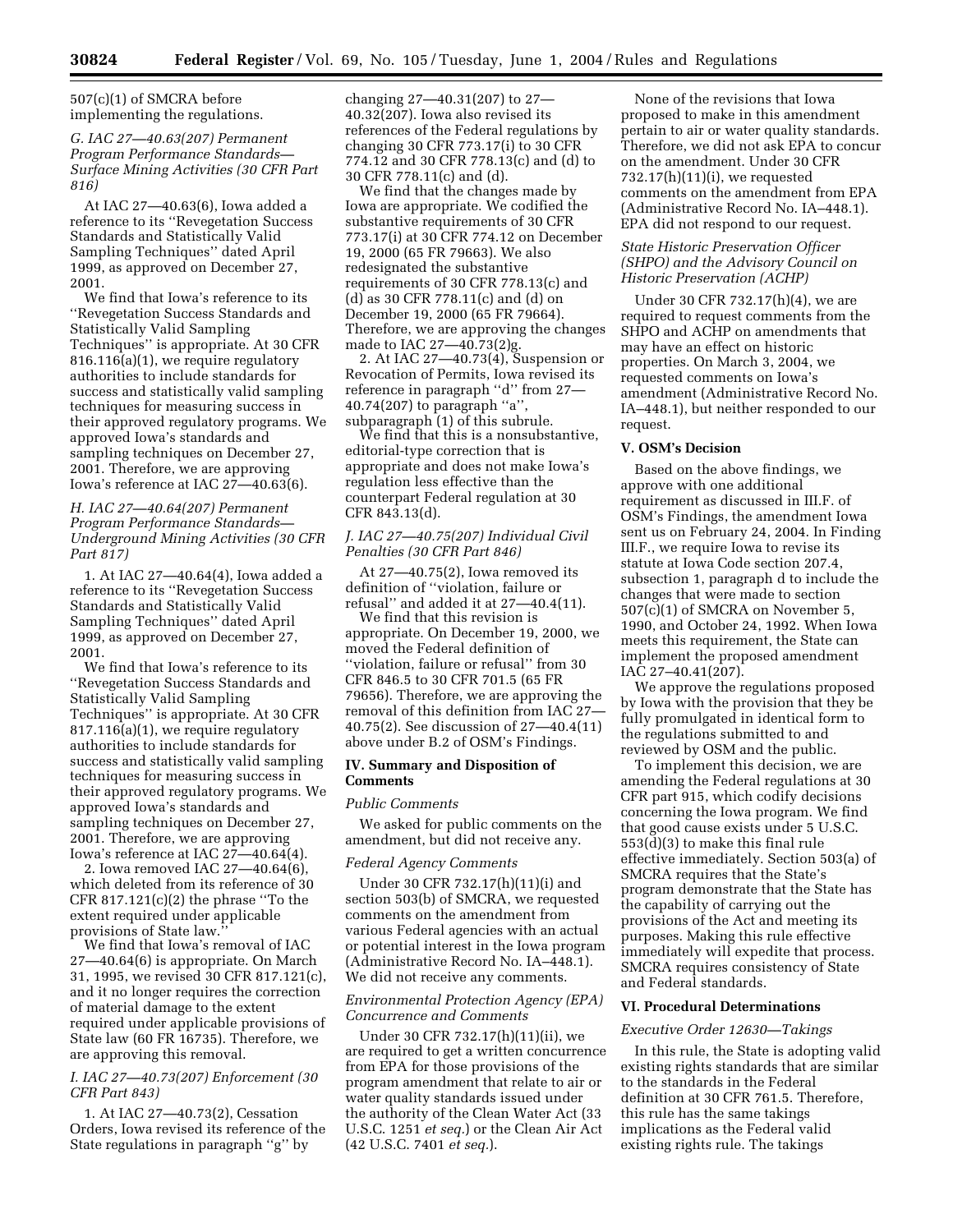implications assessment for the Federal valid existing rights rule appears in Part XXIX.E. of the preamble to that rule. See 64 FR 70766, 70822–27, December 17, 1999.

### *Executive Order 12866—Regulatory Planning and Review*

This rule is exempted from review by the Office of Management and Budget (OMB) under Executive Order 12866.

## *Executive Order 12988—Civil Justice Reform*

The Department of the Interior has conducted the reviews required by section 3 of Executive Order 12988 and has determined that this rule meets the applicable standards of subsections (a) and (b) of that section. However, these standards are not applicable to the actual language of State regulatory programs and program amendments because each program is drafted and promulgated by a specific State, not by OSM. Under sections 503 and 505 of SMCRA (30 U.S.C. 1253 and 1255) and the Federal regulations at 30 CFR 730.11, 732.15, and 732.17(h)(10), decisions on proposed State regulatory programs and program amendments submitted by the States must be based solely on a determination of whether the submittal is consistent with SMCRA and its implementing Federal regulations and whether the other requirements of 30 CFR parts 730, 731, and 732 have been met.

#### *Executive Order 13132—Federalism*

This rule does not have Federalism implications. SMCRA delineates the roles of the Federal and State governments with regard to the regulation of surface coal mining and reclamation operations. One of the purposes of SMCRA is to ''establish a nationwide program to protect society and the environment from the adverse effects of surface coal mining operations.'' Section 503(a)(1) of SMCRA requires that State laws regulating surface coal mining and reclamation operations be ''in accordance with'' the requirements of SMCRA, and section 503(a)(7) requires that State programs contain rules and regulations ''consistent with'' regulations issued by the Secretary pursuant to SMCRA.

# *Executive Order 13175—Consultation and Coordination With Indian Tribal Governments*

In accordance with Executive Order 13175, we have evaluated the potential effects of this rule on Federallyrecognized Indian tribes and have determined that the rule does not have

substantial direct effects on one or more Indian tribes, on the relationship between the Federal Government and Indian tribes, or on the distribution of power and responsibilities between the Federal Government and Indian tribes. This determination is based on the fact that the Iowa program does not regulate coal exploration and surface coal mining and reclamation operations on Indian lands. Therefore, the Iowa program has no effect on Federallyrecognized Indian tribes.

# *Executive Order 13211—Regulations That Significantly Affect the Supply, Distribution, or Use of Energy*

On May 18, 2001, the President issued Executive Order 13211 which requires agencies to prepare a Statement of Energy Effects for a rule that is (1) considered significant under Executive Order 12866, and (2) likely to have a significant adverse effect on the supply, distribution, or use of energy. Because this rule is exempt from review under Executive Order 12866 and is not expected to have a significant adverse effect on the supply, distribution, or use of energy, a Statement of Energy Effects is not required.

#### *National Environmental Policy Act*

This rule does not require an environmental impact statement because section 702(d) of SMCRA (30 U.S.C. 1292(d)) provides that agency decisions on proposed State regulatory program provisions do not constitute major Federal actions within the meaning of section 102(2)(C) of the National Environmental Policy Act (42 U.S.C. 4332(2)(C)).

#### *Paperwork Reduction Act*

This rule does not contain information collection requirements that require approval by OMB under the Paperwork Reduction Act (44 U.S.C. 3507 *et seq.*).

### *Regulatory Flexibility Act*

The Department of the Interior certifies that this rule will not have a significant economic impact on a substantial number of small entities under the Regulatory Flexibility Act (5 U.S.C. 601 *et seq.*). The State submittal, which is the subject of this rule, is based upon counterpart Federal regulations for which an economic analysis was prepared and certification made that such regulations would not have a significant economic effect upon a substantial number of small entities. In making the determination as to whether this rule would have a significant economic impact, the Department relied

upon the data and assumptions for the counterpart Federal regulations.

# *Small Business Regulatory Enforcement Fairness Act*

This rule is not a major rule under 5 U.S.C. 804(2), the Small Business Regulatory Enforcement Fairness Act. This rule: (a) Does not have an annual effect on the economy of \$100 million; (b) Will not cause a major increase in costs or prices for consumers, individual industries, Federal, State, or local government agencies, or geographic regions; and (c) Does not have significant adverse effects on competition, employment, investment, productivity, innovation, or the ability of U.S.-based enterprises to compete with foreign-based enterprises. This determination is based upon the fact that the State submittal, which is the subject of this rule, is based upon counterpart Federal regulations for which an analysis was prepared and a determination made that the Federal regulation was not considered a major rule.

#### *Unfunded Mandates*

This rule will not impose an unfunded mandate on State, local, or tribal governments or the private sector of \$100 million or more in any given year. This determination is based upon the fact that the State submittal, which is the subject of this rule, is based upon counterpart Federal regulations for which an analysis was prepared and a determination made that the Federal regulation did not impose an unfunded mandate.

# **List of Subjects in 30 CFR Part 915**

Intergovernmental relations, Surface mining, Underground mining.

#### Dated: May 7, 2004.

#### **Charles E. Sandberg,**

*Regional Director, Mid-Continent Regional Coordinating Center.*

■ For the reasons set out in the preamble, 30 CFR part 915 is amended as set forth below:

# **PART 915—IOWA**

■ 1. The authority citation for part 915 continues to read as follows:

**Authority:** 30 U.S.C. 1201 *et seq.*

■ 2. Section 915.15 is amended in the table by adding a new entry in chronological order by ''Date of final publication'' to read as follows:

**§ 915.15 Approval of Iowa regulatory program amendments.**

\* \* \* \* \*